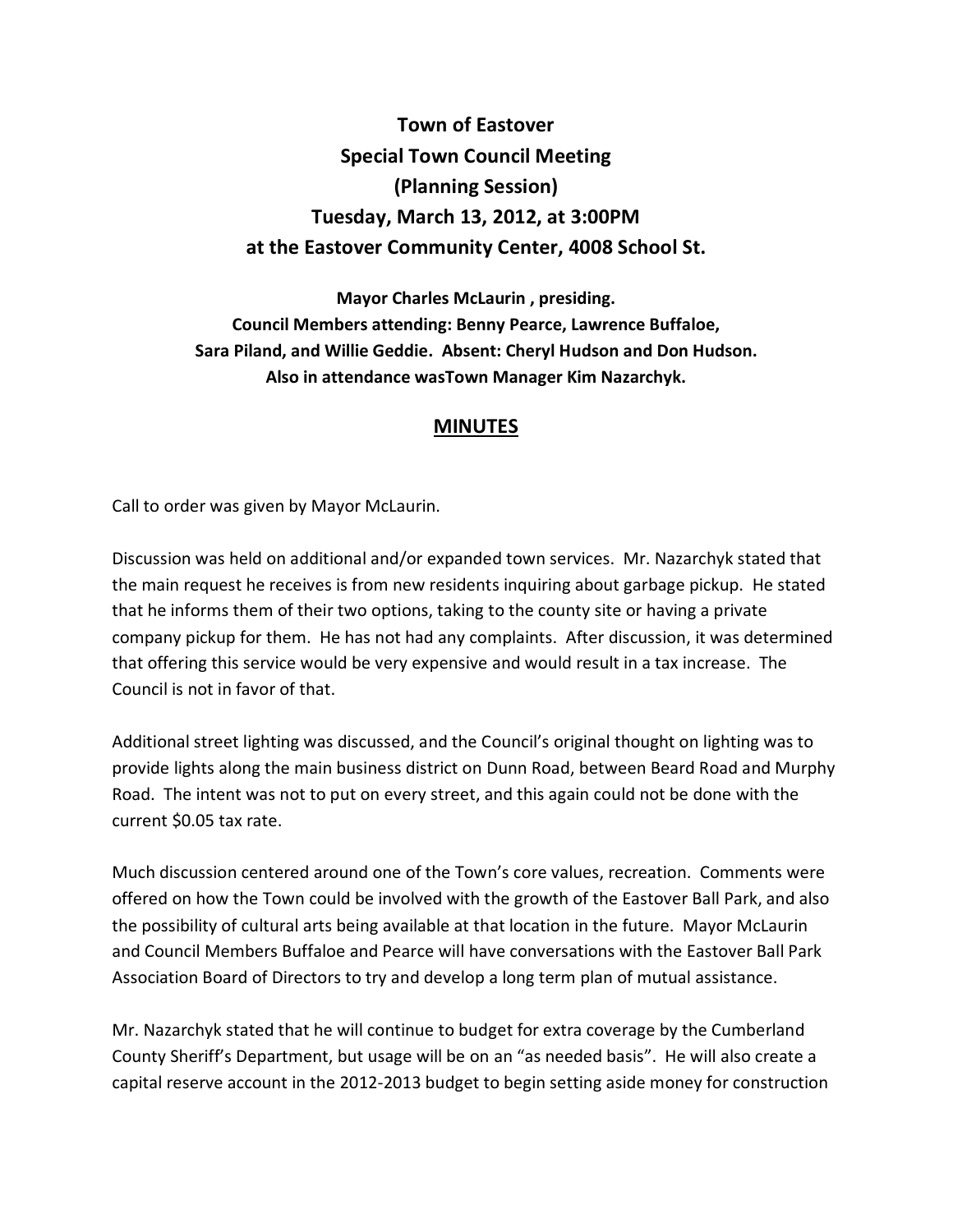of a future Town Hall, and funding for a study on storm water runoff will be in next year's budget.

Council Member Piland asked about construction of a new Town Hall, and Mr. Nazarchyk stated that he was under the impression that the Council was not interested in starting this during the coming fiscal year. Mr. Nazarchyk stated he thought it was two years out, which would allow the Town to budget some reserves to help with cost and lower the amount needed to borrow. Mrs. Piland replied that now would be a good time to begin with interest rates at an all time low, and the availability of contractors.

The Council discussed the Town of Eastover's current annexation restrictions, and although the Town has no interest in annexing at this time, it was decided that the Town Manager would meet with Atty. John Jackson and Matt Rooney from Cumberland County Planning to prepare for a planning session to refresh the Council on those points.

Mr. Nazarchyk provided the Council with two types of performance evaluation forms, both recommended by the North Carolina League of Municipalities. The Council will review and make suggestions as to which form to use, or possibly customize a form for Eastover. Going forward the Council will annually review the Town Manager's performance in April.

The Town Manager and Council Member Piland led a discussion regarding policies and ordinances for development in Eastover. The Council is already working with Cumberland County Planning on our core business district, but concerns exist for areas that are zoned A1. The Council discussed an ordinance that would make R40 the standard for residential development, and anything below R40 would require a Density Development Conditional Use Plan with no zero lot lines. This would allow the Council, and residents, the opportunity to see exactly what would be constructed on the property. Mr. Buffaloe offered that we would need to be considerate of what was on surrounding property.

Mr. Nazarchyk informed the Council of Atty. Jackson's recent letter, to the local governments he represents, regarding prayer at Council meetings. Mr. Jackson had been contacted by Kathryn Parker of the North Carolina ACLU. He said that he has received no formal complaint, but it is apparent that the ACLU has taken an increased interest locally in this matter. Mr. Jackson states that he will support the Council in whatever decision it makes, but as our Town Atty. he is bound to recommend that we adopt and follow the procedures which resulted from the Forsyth County Prayer case. In this ruling, local government must offer invocational prayers